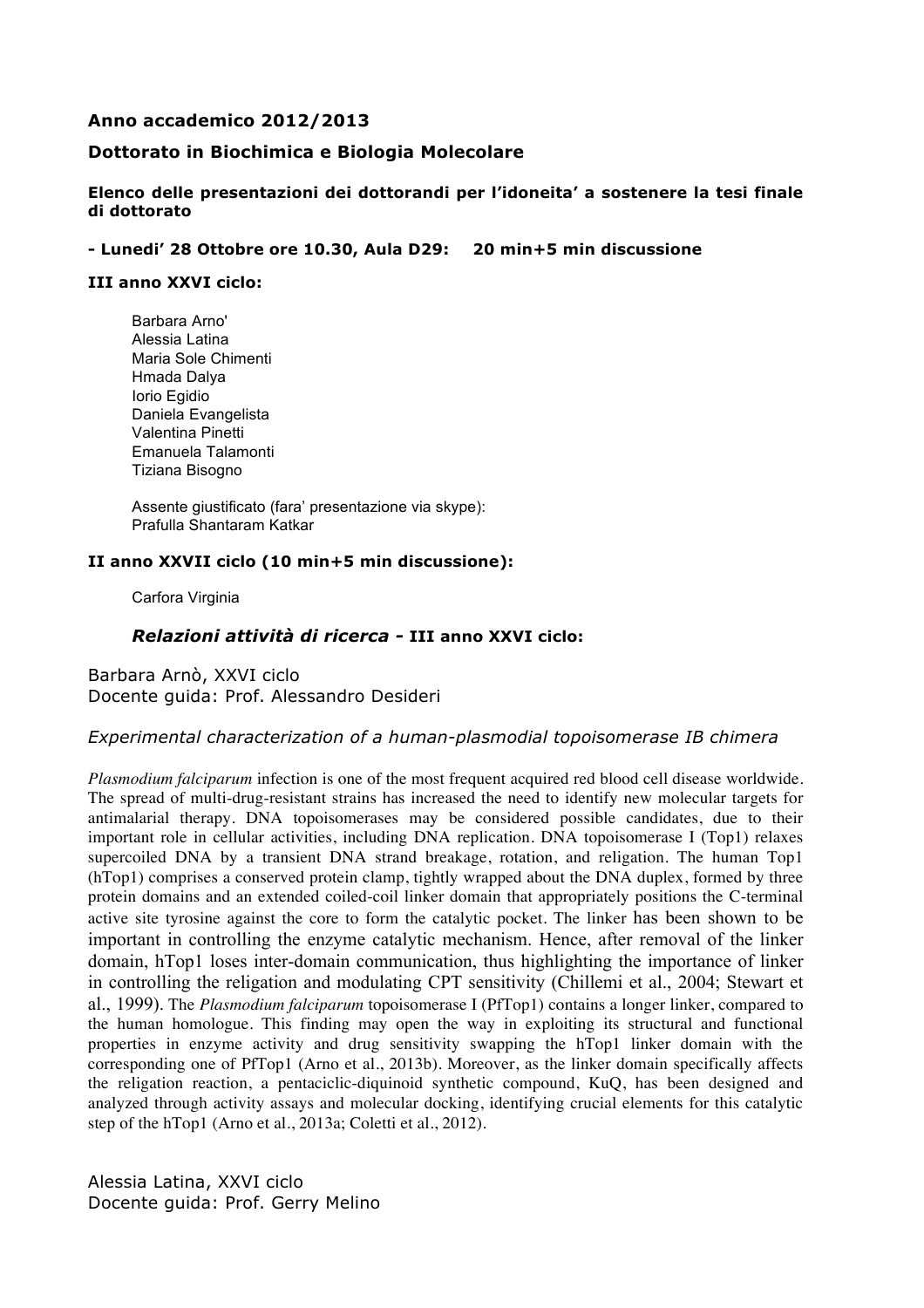# *Identification of new targets of p63 in different metabolic pathways*

The transcription factor  $\Delta Np63\alpha$  has an important role in epidermal development (proliferation and differentiation). Its expression level varies in the different layers of the epidermis, as it is abundant in the basal layer and decreases in the upper layers. To identify new targets of p63, we used the  $RT<sup>2</sup>$ Profiler PCR Array. This approach takes advantage of the combination of Real Time PCR performance and the ability of microarrays to detect simultaneously the expression many genes. In every plate there are 86 genes related to a pathological condition or a biological pathway. We silenced TP63 in keratinocytes and we analyzed the expression of the genes belonging to specific pathways. The plate that presented the most differences compared to the control cells was the oxidative stress and antioxidant defense one. In particular, after silencing of TP63, 11 genes were downregulated and 5 were upregulated. We focused our attention on one CYGB, which codes for cytoglobin, a member of the globin protein family that facilitates diffusion of oxygen through tissues and acts as a scavenger for nitric oxide or other reactive oxygen species. We performed promoter activity assay, chromatin immunoprecipitation (ChIP) assay, real-time PCR and western blot analysis to confirm the direct regulation of CYGB by  $ΔNp63α$  and to evaluate the biological role of this regulatory mechanism in keratinocytes.

# Maria Sole Chimenti, XXVI ciclo Docente guida: Prof. Gerry Melino

# *Metabolic profiling of human CD4+ cells following treatment with Methotrexate and anti-TNF-α Infliximab*

The autoimmune process in rheumatoid arthritis depends on activation of immune cells, which utilize intracellular kinases to respond to external stimuli such as cytokines, immune complexes, and antigens. CD4+ T cells comprise a large proportion of the inflammatory cells that invade the synovial tissue and may therefore be a cell type of pathogenic importance. Both methotrexate and infliximab are effective in the treatment of inflammatory arthritis, however the biological effects triggered by these treatments and the biochemical mechanisms underlining the cell response are still not fully understood. Thus, in this study the global metabolic changes associated with methotrexate or infliximab treatment of isolated human CD4+ T cells were examined using gas chromatography/mass spectrometry or liquid chromatography/mass spectrometry. In total 148 metabolites involved in selective pathways were found to be significantly altered. Overall the changes observed are likely to reflect the effort of CD4+ cells to increase the production of cellular reducing power to offset the cellular stress exerted by treatment. Importantly, analysis of the global metabolic changes associated with MTX or infliximab treatment of isolated human CD4+ T cells suggested that the toxicity associated with these agents is minimal when used at clinically relevant concentrations.

### Dalya Elsaid Elshahat Hmada, XXVI ciclo Docente guida: Prof. ssa Alessandra Gambacurta

# *Blood derived stem cells (BDSCs): Neural differentiation protocols for human therapy*

Stem cells technology has evoked considerable excitement among people who interested in welfare of animals and human. Many people searching for tools helping in treating diseases and in vivo therapy. We know that all types of cells can be regenerated except neural cells of mammals such as don't regenerate , although the peripheral nervous tissue regenerate if neurillematic sheath allow the orientation of fiber . the importance of obtaining functional nerve cells is vital in neurodegenerative diseases. Neurodegenerative diseases are by definition as progressive chronic diseases characterized by a selective loss of neurons in areas, symmetric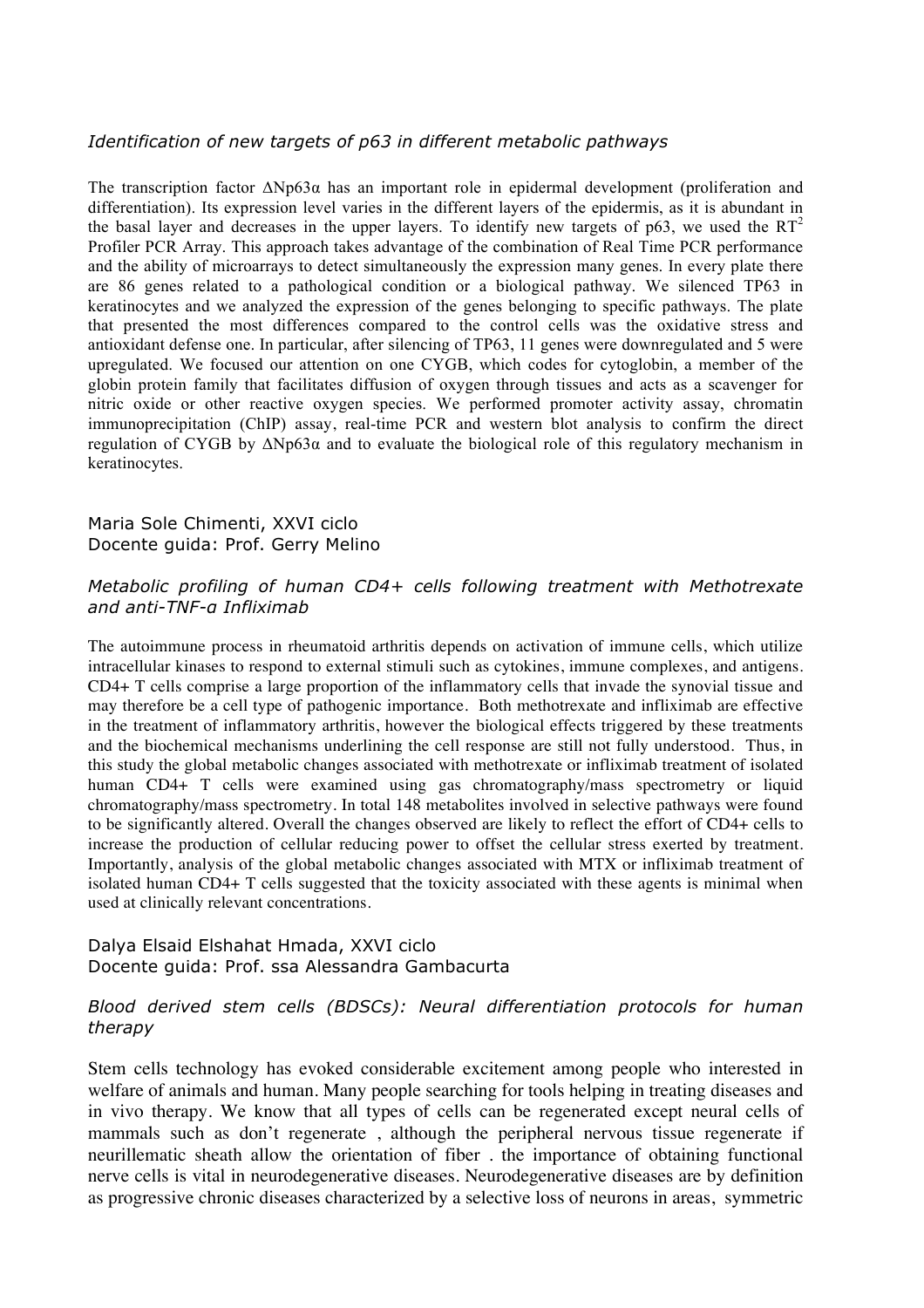motor , sensory , cognitive and member ship of CNS, or loss / dysfunction of myelinated or non myelinated fibers in the PNS. Many neurodegenerative diseases including :Parkinson's, Alzheimer's, amyotrophic lateral sclerosis (ALS). Occur as result of neurodegenerative process. In this study using "neuron differentiation kits" has allowed me to achieve good results after maintaining and differentiation of blood derived stem cell (BDSCs) in specific medium : getting nerve cells from blood derived stem cells. obtaining the same results using substances non toxic and commonly used in human therapy. getting stem cells after deprogramation of peripheral adult blood with specific method. maintaining BDSCs in a specific medium. The BDSCs is able to form neurosphere And so, using differentiation protocols to achieve definite neurons in vitro. studying the molecular mechanisms that are needed to reprogram the BDSCs in neurosphrere using immunocytochemistry , functional analysis such as RT- PCR , Western blotting assays.

Egidio Iorio, XXVI ciclo Docente guida: Prof. Maurizio Paci Tutor: Dr. Franca Podo/ Dr Rossella Canese

# *Effects of downmodulation of choline kinase and phosphatidylcholine-specific phospholipase C on the Magnetic Resonance Spectroscopy choline profile of epithelial ovarian cancer*

The introduction of magnetic resonance spectroscopy (MRS) in cancer biology allowed the detection of abnormal profiles of aqueous choline-containing metabolites (tCho) of the phosphatidylcholine (PtdCho) cycle in cancer cells and tissues at preclinical and clinical level and proposed these signals as a novel candidate hallmark for cancer. Our previous studies showed a significant increase in phosphocholine (PCho) in epithelial ovarian cancer (EOC) cells compared with non tumoral counterparts (Iorio E et al, Cancer Res 2005 and Cancer Res2010), associated with 12-to-25-fold activation of choline kinase (ChoK) and 5-to-17-fold activation of PtdCho-specific phospholipase C (plc). In view of the predominant role of the ChoK $\alpha$  isoform in steering the overall ChoK activity, we specifically silenced the CHKA gene expression by both transient and stable RNA interference in two EOC cell lines (SKOV3 and INTOV11) and evaluated the main biological effects on cell proliferation, migration and alterations of the tCho profile (Granata et al, 2013 submitted). Pharmacological inhibition of PtdCho-plc induced a 30-to-40% reduction of PCho content and blocked in vitro cell proliferation in two EOC cell lines and in vivo tumor growth in a preclinical model in mice Our observations, confirmed the major role of ChoK and PtdCho-plc enzymes in the deregulated choline metabolism of EOC cells and suggested these enzymes as promising targets for anticancer treatment. The overall body of the presented data may help to elucidate aspects of EOC biology and provide a rational basis for further developing clinical non-invasive imaging methods suitable for ovary cancer diagnosis and follow-up.

# Daniela Evangelista, XXVI ciclo Docente guida: Prof.ssa Luciana Avigliano

# *2-Arachidonoylglycerol modulates human endothelial cell/leukocyte interactions by controlling selectin expression through CB1 receptor*

Accumulated evidence points to a key role for endocannabinoids in cell migration, and here we sought to characterize the role of these substances in early events that modulate communication between endothelial cells and leukocytes. We found that 2-arachidonoylglycerol (2-AG) was able to initiate and complete the leukocyte adhesion cascade by modulating the expression of selectins. A short exposure of primary human umbilical vein endothelial cells (HUVECs) to 2-AG was sufficient to prime them towards an activated state: within 1 hour of treatment, endothelial cells showed time-dependent plasma membrane expression of P- and E-selectins, which both trigger the initial steps (i.e., capture and rolling) of leukocyte adhesion. The effect of 2-AG was long lasting, because endothelial cells incubated with 2-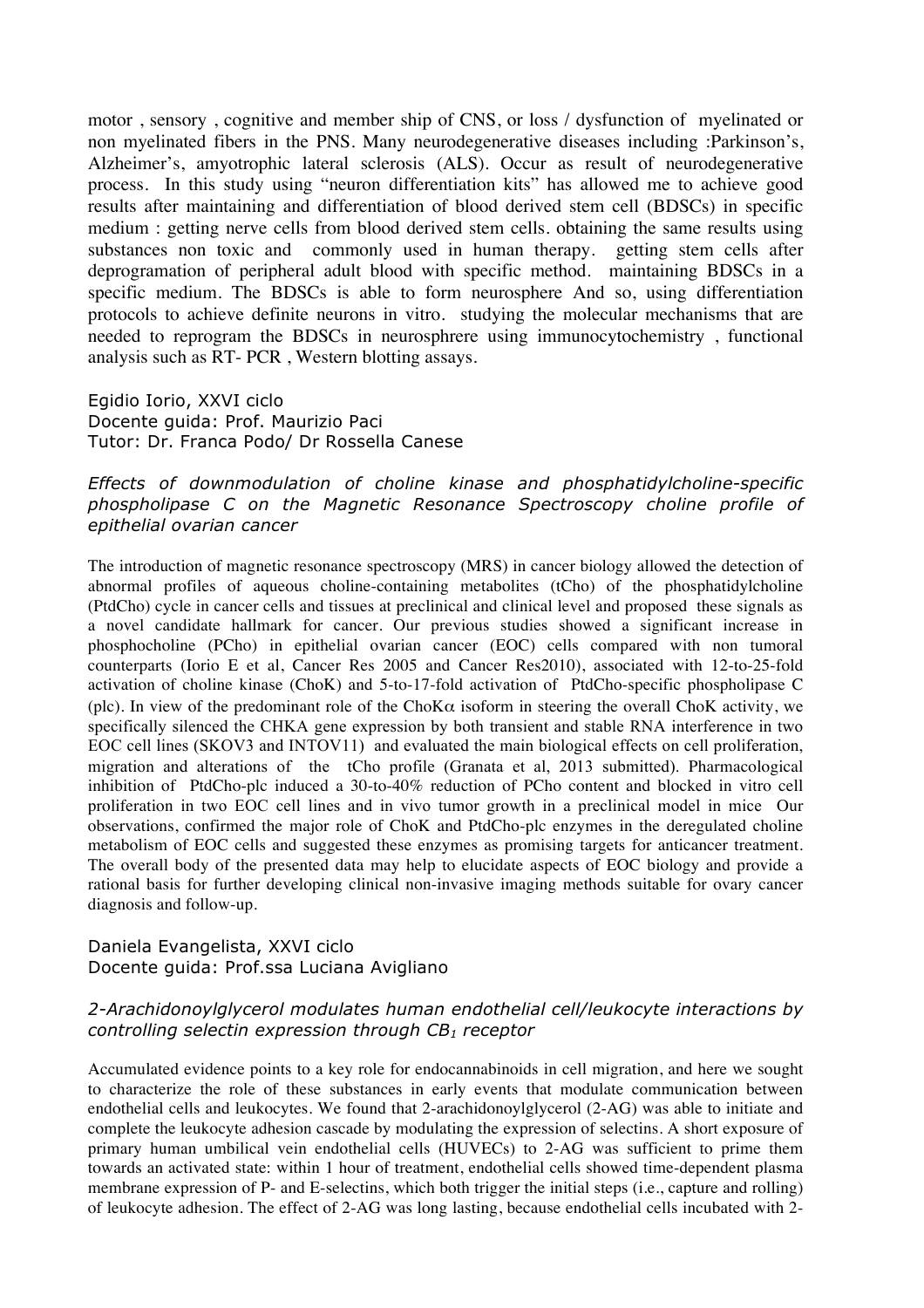AG for 1 hour released the pro-inflammatory cytokine tumour necrosis factor-α (TNF-α) for up to 24 hours. Consistently, TNF-α-containing medium was able to promote leukocyte recruitment: human Jurkat T cells grown in conditioned medium derived from 2-AG-treated HUVECs showed enhanced Lselectin and P-selectin glycoprotein ligand-1 (PSGL1) expression, as well as increased efficiency of adhesion and trans-migration. In conclusion, our in vitro data indicate that 2-AG, by acting on endothelial cells, might indirectly promote leukocyte recruitment, thus representing a potential therapeutic target for treatment of diseases where impaired endothelium/leukocyte interactions take place.

Valentina Pinetti, XXVI ciclo Tutor: Prof. Antonio Costanzo Docente guida: Dott. Alessandro Terrinoni

# *Developmental factor IRF6 exhibits tumor suppressor activity in squamous cell carcinomas*

IRF6 is a transcription factor that regulates craniofacial development. We have recently demonstrated that IRF6 is a component of a regulatory feedback loop that controls the proliferative potential of epidermal cells, being transcriptionally activated by ΔNp63 and inducing its proteasome-mediated downregulation. We supposed that IRF6 could be also involved in skin carcinogenesis. Therefore, we studied IRF6 expression in squamous cell carcinomas (SCCs), finding strong downregulation of IRF6 that correlated with methylation on a CpG island located in its promoter region. To identify the molecular mechanisms regulating IRF6 potential tumor suppressive activity, we performed ChIP-seq for IRF6 binding sites and gene expression profiling in primary human keratinocytes after siRNA-mediated IRF6 depletion. We found that IRF6 bound genomic regions are enriched in adhesion and proliferation genes; some of these were direct IRF6 targets. We also performed *in vitro* invasion assays showing that IRF6 downregulation promotes invasive behavior. Reintroduction of IRF6 in SCC cells strongly inhibits their growth. Our results highlight a novel function for IRF6 as tumor suppressor gene in stratified epithelia. Moreover, IRF6 binds regions near miRNAs which are involved in regulating the pluripotency reprogramming of stem cells. Some of these are also differentially expressed in cancer stem cells. Therefore, our future plan is to study the role of IRF6 as regulator of stemness and pluripotency.

# Emanuela Talamonti, XXVI ciclo Docente Guida: Dott.ssa Filomena Fezza

# *Immunomodulatory role of Anandamide in the mononuclear phagocyte system*

Anandamide (N-arachidonoylethanolamine, AEA) is an endogenous arachidonic acid derivative and the most important lipid mediator of the endocannabinoid system (ECS), which is functionally involved in the regulation of several physiopathological processes, including neuroprotection and immune responses, acting mainly through cannabinoid receptors (CB1R and CB2R). Immune cells prominently express CB2R and possess the whole enzymatic machinery responsible for endocannabinoid metabolism. The present work investigates for the first time the role of AEA on the human mononuclear phagocyte system, that consists in monocytes, macrophages and dendritic cells (DC), in terms of their cell differentiation and polarization, activation status and inflammatory responses. We found that AEA affects the balance of classically activated M1-macrophages and of alternatively activated M2 macrophages, by switching M1 from a pro-inflammatory to an anti-inflammatory-like phenotype and by potentiating the anti-inflammatory responses of M2. Furthermore, we found that AEA inhibits NLRP3 inflammasome pathway in a CB2R-dependent manner, which is the prominent signalling pathway in human macrophages responsible for the production and release of the pro-inflammatory cytokine IL-1β. Finally, AEA interfered with monocyte-derived DC maturation, affecting also DC-induced T cell activation. Thus, the ability of AEA to modulate the inflammatory responses of several immune cells of the mononuclear phagocyte system suggests that the ECS might hold therapeutic potential implication to target those chronic inflammatory diseases where such cells are involved, including cancer,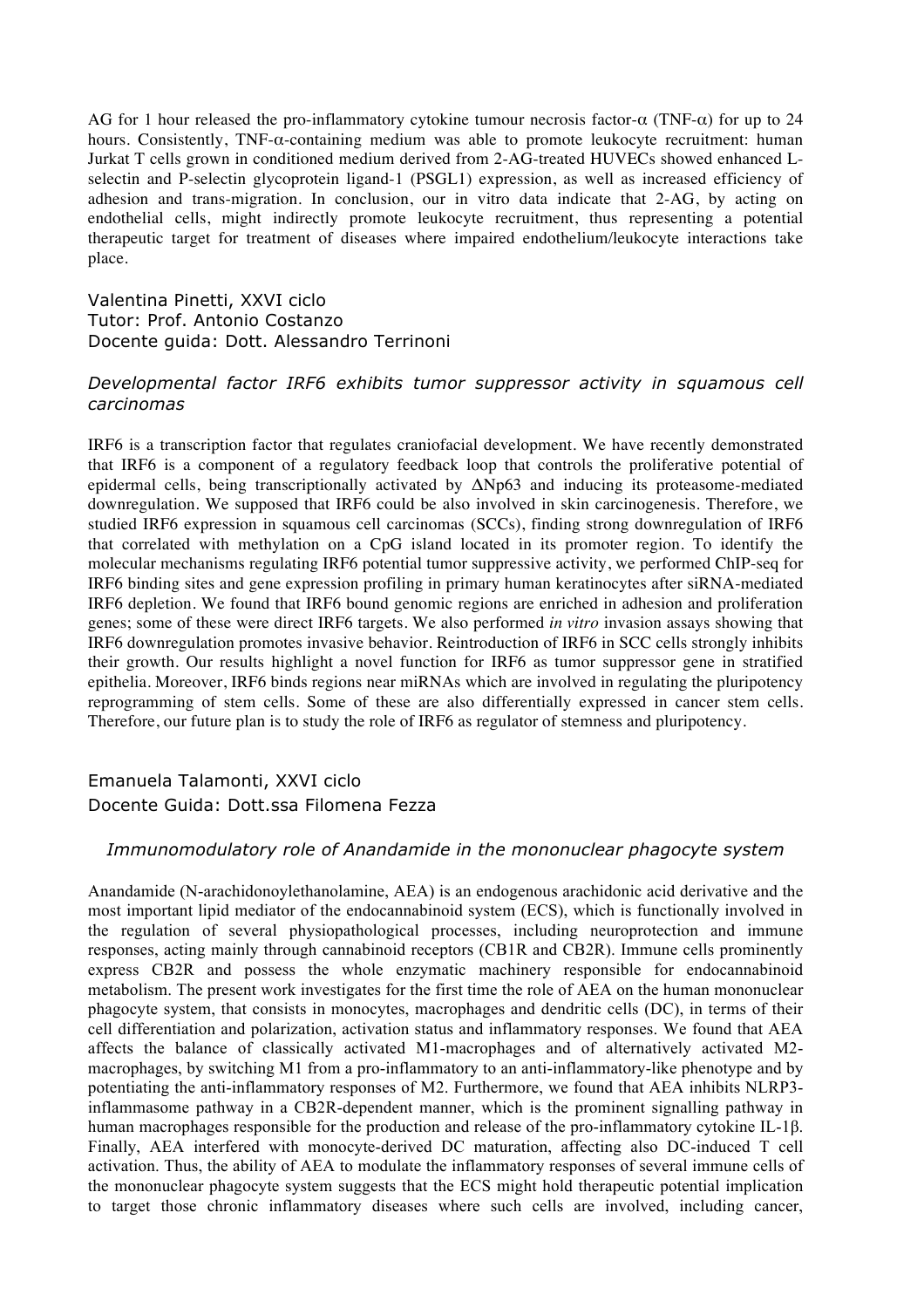autoimmune and neurodegenerative diseases.

#### Tiziana Bisogno, XXVII ciclo Docente guida: Prof. Finazzi Agrò

#### *Inhibitors of the metabolism of endocannabinoids: potential therapeutic effects*

The development of inhibitors of endocannabinoid (EC) metabolism is just starting to be considered as a promising source of new strategies to treat disorders that might benefit from a reduction or an enhancement in EC tone, such as hyperphagia in obese subjects and spasticity in multiple sclerosis, respectively. Three new compounds O-7458, O-7459 and O-7460 were synthesized and characterized in various enzymatic assays. O-7460 was identified as inhibitors of the biosynthesis of the EC 2-AG via diacylglycerol lipases (DAGL). When administered to mice, O-7460 (0–12 mg·kg-1, i.p.) inhibited the intake of a high-fat diet over a 14 h observation period, and, subsequently, slightly but significantly reduced body weight. Moreover, the potential anti-spastic effect of inhibitors of anandamide degradation via fatty acid amide hydrolase (FAAH) was studied in an experimental autoimmune encephalomyelitis (EAE) model of MS induced in Biozzi ABH mice. Importantly, the therapeutic value of FAAH inhibitors was lost in FAAH-deficient mice. Therefore, EC metabolism inhibitors may be considered a novel pharmacological tool to investigate further the role played by the endocannabinoid system both *in vitro* and *in vivo* under physiological as well as pathological conditions.

# Prafulla Katkar, XXVI cycle

Docente guida: Prof. Alessandro Desideri

# *Study of molecular mechanism of human DNA topoisomerase I and characterization of new novel topoisomerase IB inhibitors as a potent anticancer agent*

The work mainly centered on the characterization of effects of transition metal complexes and natural compound on human DNA topoisomerase IB catalytic activity. Among the transition metal complex studied includes Cu(II), Zn(II), Co(II), Va(II), Gold(III) and natural compound thaspine. In the present work, we have investigated the ability of different oxiindolimine metal complexes  $\lceil Cu(\text{isapn}) \rceil \cdot 2^+$ , [Zn(isapn)]+, [Cu(isaepy)]+, [Zn(isaepy)]2+ [Co(isapn)]2+ [Vo(isapn)2]+, Cyclometalated Gold(III) and natural alkaloid thaspine to interact with the human topoisomerase IB. The effect of all these compounds on the DNA relaxation activity and different catalytic cycle of topoisomerase IB has been analyzed by radioactive p32-DNA labeling assay and molecular docking simulations. All compounds selected are able to inhibit the DNA relaxation and cleavage step of catalytic cycle. Cyclometalated Gold(III) is more efficient than the other metal complexes studied since it inhibit the topoisomerase I at lowest concentration of 10  $\mu$ M. Gold (III) identified as catalytic inhibitor, since it inhibits the topoisomerase I cleavage reaction by not permitting the binding of the DNA substrate. Among the oxiindolimine metal complex, [Cu (isapn)]2+ being more efficient than other metal compounds. Molecular docking simulation studies show that, the almost square planar geometry of the copper compound allows a direct coordination of the metal with amino acids of the enzyme at variance of the other metal compound which has a more tetrahedral geometry. Altogether, the data indicate that the different coordination geometry achieved by the transition metal ions has an important role in modulating their efficiency as topoisomerase I inhibitors.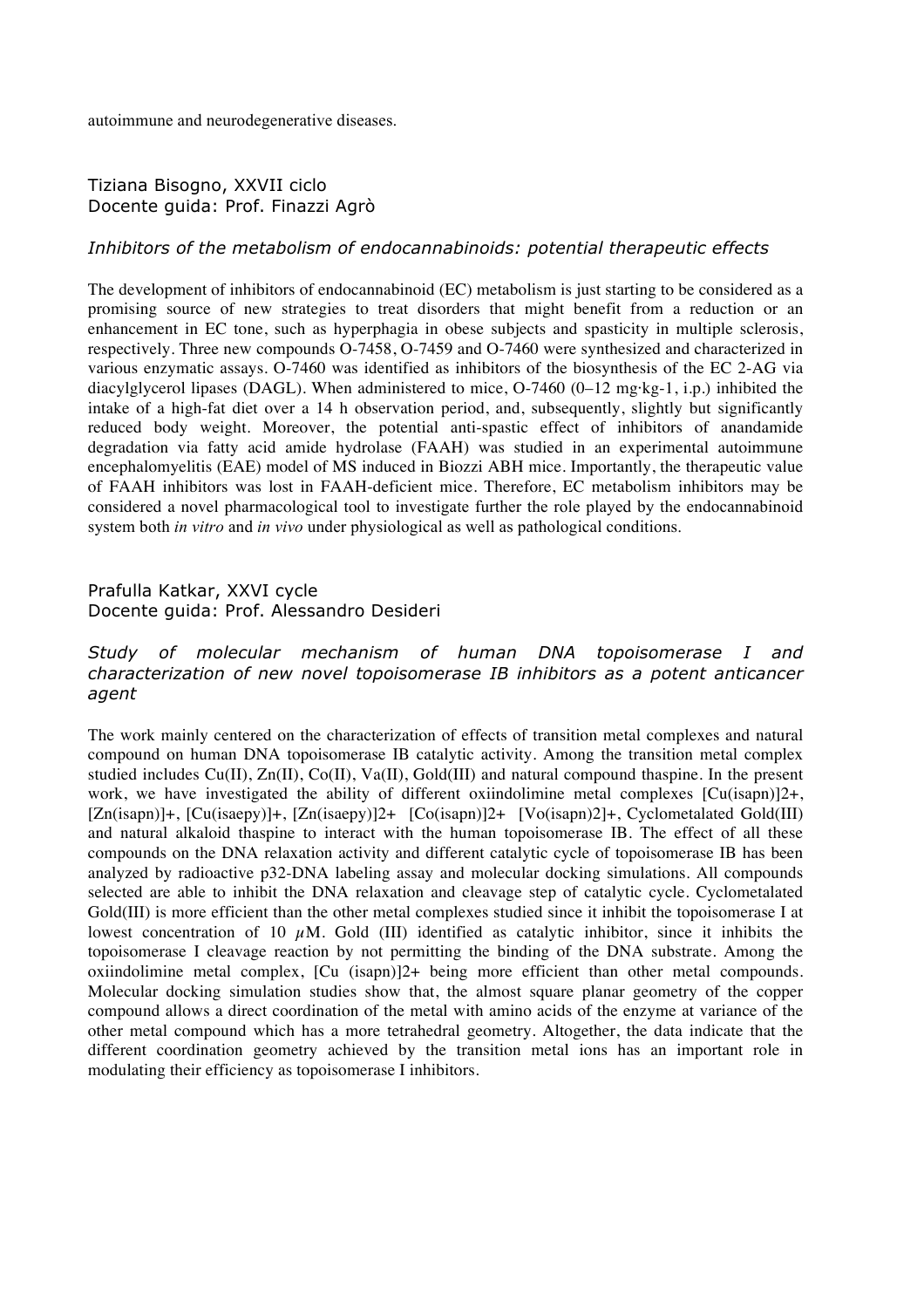# Virginia Carfora, XVII ciclo Tutor: Dott.ssa Giuseppina Giacinti- Istituto zooprofilattico Roma Docente Guida: Prof.ssa Luciana Avigliano; Prof. Antonello Rossi

# *Identification of enterotoxigenic strains of methicillin-resistant Staphylococcus aureus (MRSA) and methicillin sensible Staphylococcus aureus (MSSA) isolated from bovine milk*

Staphylococcus aureus is one of the most important foodborne pathogens, the use of antibiotics in veterinary practices could determine the selection of antibiotic-resistant clones of S. aureus, including Methicillin-resistant S. aureus (MRSA). Staphylococcus aureus produces a wide variety of toxins including staphyloccocal enterotoxins (SEs): all posses superantigenic activity and are encoded by accessory genetic elements, including plasmids, prophages, pathogenicity islands, νSa genomic islands or by genes located next to the staphylococcal cassette chromosome (SCC) implicated in methicillin resistance. The aim of this research was to determine the prevalence of enterotoxin genes (*sea, seb, sec, sed, see, seg, seh, sei, sej, sep, ser*) by Multiplex-PCR in MRSA and MSSA (methicillin sensible S.aureus) isolated from 75 individual bovine milk from seven different farms. Since the presence of SEs genes not always implies that the toxin is produced, the isolates positive to SEs genes were tested for the presence of staphylococcal enterotoxins (SEA-SED) by using the reversed passive latex agglutination (RPLA) method. Of 75 isolates examined, 20 (22,7 %) were found to be positive for SEs genes, while SEs were observed in only one strain. Seh was most commonly detected in MRSA isolates.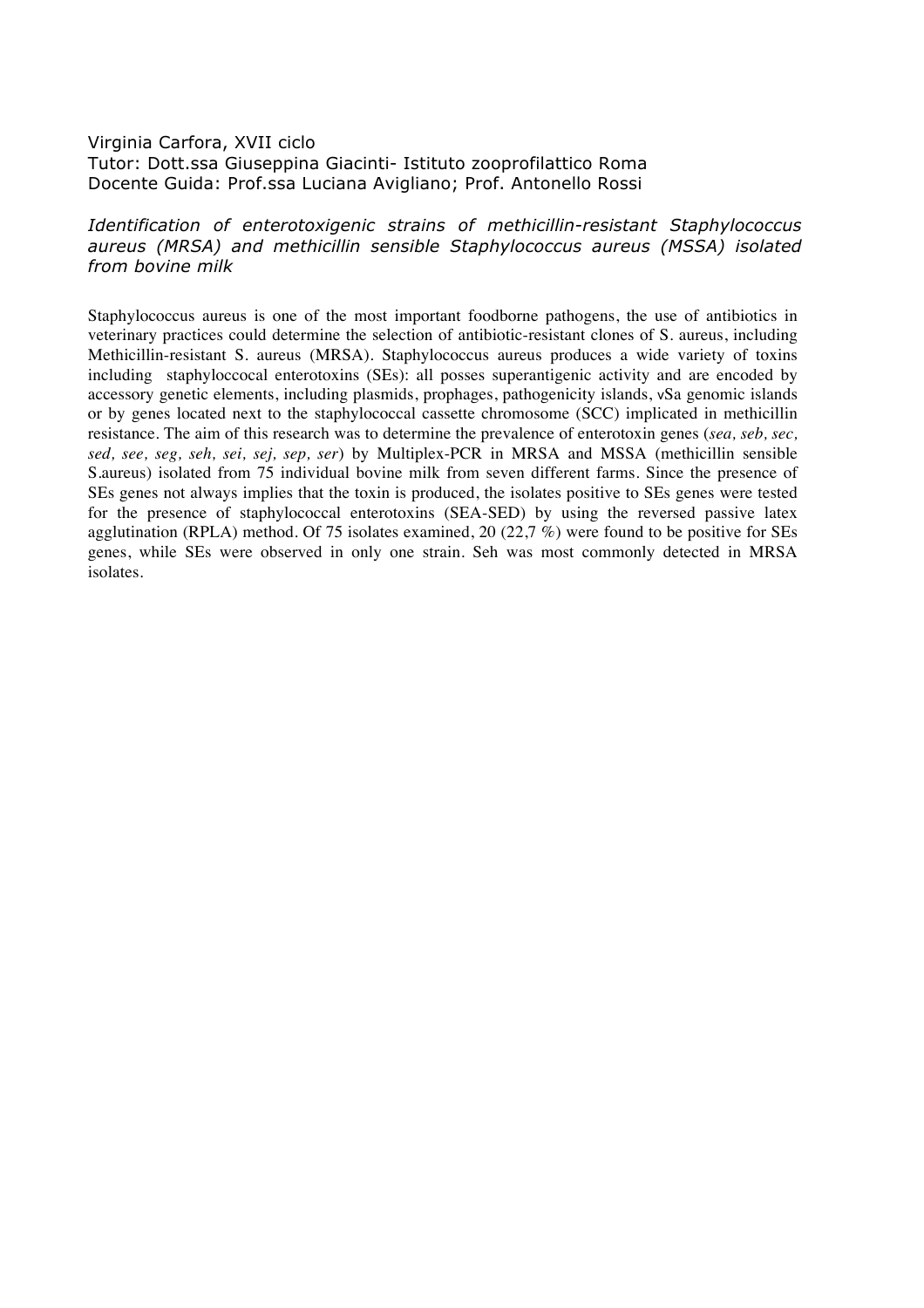#### **- Venerdi' 25 Ottobre ore 9.30, Aula D29: 10 min+5 min discussione**

#### **III anno XXVI ciclo:**

Hanno richiesto la proroga di 1 anno: Mara Mancini Rossella Loria

#### **II anno XXVII ciclo:**

Andrea Farrotti Arianna Giacobbe Ramona Palombo Sebastiano Cefalù Sara Vieira Sara Adanti

#### **I anno XXVIII ciclo:**

Marco Pieraccioli Carla Regina Gianluca Noce Arianna Ceccarelli Anna Giulia Sanarico Daniela Gnani Zhenxing Wang

### *Relazioni attività di ricerca -* **III anno XXVI ciclo:**

Mara Mancini, XXVI ciclo Docente guida: Prof.ssa Eleonora Candi

### *Non-Coding Ultraconserved RNA: Role of T-UC 291 in human epidermal keratinocytes*

Transcribed-ultraconserved regions (T-UCRs) are a family of non-coding RNA (ncRNAs) that are transcribed from regions that exhibit extremely high conservation between the orthologous regions of human, rat and mouse genomes. In the human genomes, T-UCRs are found to overlap with exons of genes involved in RNA splicing or are located within host gene introns or in close proximity of genes that are involved in transcription and development regulation. While ultraconserved sequences appear to act as regulators of gene expression during development, very little is currentely understood about the mechanism by which they act. Here, we investigated the role of T-UC 291 in human epidermal keratinocyte differentiation. By microarray profiling of T-UCRs levels modulated during HEKn differentiation, we selected T-UC 291 as one of the most up-regulated ncRNAs. T-UC 291 is a part of an intron of the host protein-coding gene, C10orf11. We showed that these T-UC is predominantly nuclear and we provide evidence that T-UC 291 down-regulation in HEKn cells is sufficient to induce an increase of proliferation rate and delay in vitro keratinocytes differentiation. Our preliminary data suggest that T-UC 291 could have an important role in the regulation of cell proliferation and differentiation and the future plan is to determine the mechanism by which it acts.

Rossella Loria, XXVI ciclo Tutor: Dott.ssa Rita Falcioni Docente guida: Dott.ssa Eleonora Candi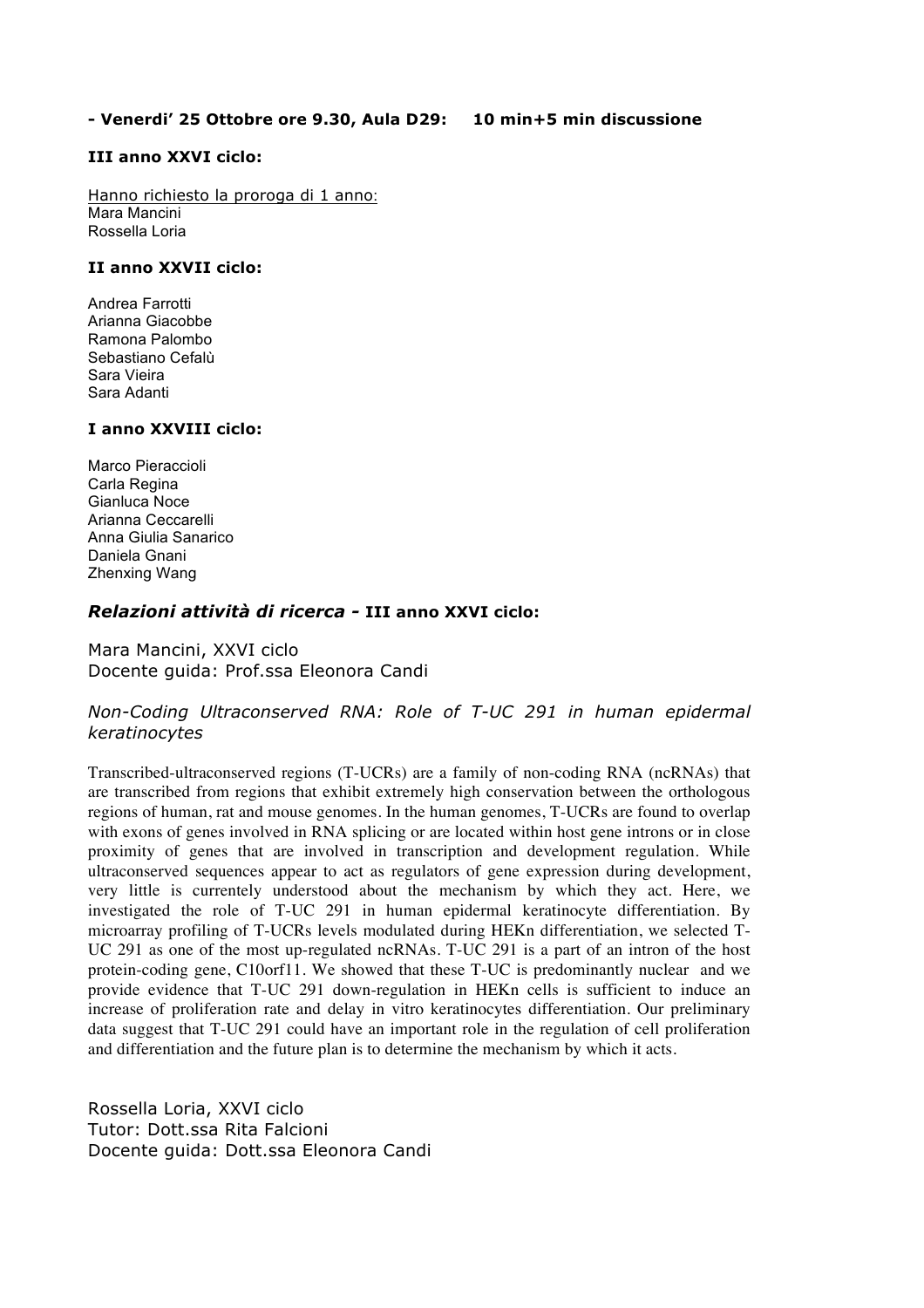# *Sema6A and Mical-1 sustain cell growth and survival of BRAFV600E mutated human melanomas*

The majority of cutaneous melanomas show activating mutations in the *BRAF* or *NRAS* protooncogenes, leading to constitutive activation of signal transduction pathways involved in the control of cell survival and proliferation. Genetic changes affecting NRAS and BRAF behave as driver mutations and occur in ~20% and ~70% of tumors, respectively. BRAF**V600E-**specific and MEK-specific inhibitors have shown significant impact on progression-free and overall survival in advanced melanoma. However, primary and secondary resistance mechanisms restrict the efficacy of these target-specific drugs, suggesting that additional therapeutic targets need to be identified, first of all in the highly frequent BRAF-mutant melanomas. To this end, we used whole genome microarray analysis to identify potential candidate genes with differential expression in BRAF- *vs* NRAS-mutant neoplastic cells. We selected, for comparison, BRAF-mutant and NRAS-mutant cell lines, as well as a peculiar model based on melanoma clones, isolated from a single tumor characterized by mutually exclusive expression of activated BRAF and activated NRAS in different cells. This effort led us to identify two genes, SEMA6A and Mical-1, highly expressed in BRAF-mutant neoplastic cells. Real-time PCR, Western blot analysis on cell lines and immunohistochemistry on tissue sections from BRAF and NRAS-mutant tumors confirmed the preferential expression of SEMA6A and Mical-1 in BRAF-mutant melanomas. SEMA6A is a member of the semaphorin family, and it complexes with the plexins to regulate actin cytoskeleton, motility and cell proliferation. By specific RNA-interference experiments, we found that SEMA6A depletion causes cytoskeletal remodeling, loss of stress fibers, generation of actin-rich protrusion, and cell death by anoikis. Mical-1 can interact with SEMA6A, but its major role is to bind the phosphorylation site of NDR (a kinase that promotes apoptosis), thus inhibiting NDR activation by the upstream kinase MST-1. By specific Mical-1 RNA-interference, we found that Mical-1 depletion restores MST-1-dependent NDR phosphorylation and promotes apoptosis. Overall, our data suggest that SEMA6A and Mical-1 are new potential therapeutic targets in BRAF-mutant melanomas.

Farrotti Andrea, XXVII ciclo Tutor: Prof. Lorenzo Stella Docente guida: Prof. Nicola Rosato

# *Molecular dynamics simulations applied to biochemical systems. Effects of pathogenic mutations in proteins of the Ras-MAPK pathway and mechanism of action of antimicrobial peptides*

Molecular dynamics (MD) simulations represent nowadays a useful tool that, coupled with experimental data, can describe at atomic level many different biological processes. Sampling problems, typical of all-atoms (AA) simulations, can be overcome by using coarse-grained (CG) force-fields, that allow us to perform millisecond simulations on very complex systems, at the price of a loss in the resolution. By employing both AA and CG force-fields, we are carrying on two main research projects. The first is focused on the effects of different pathogenic mutations on the structure and dynamics of Ras-MAPK pathway proteins, such as R-RAS and SHP-2. In particular, our simulations on R-RAS revealed the possible molecular mechanism related to the higher rate of GDP dissociation in the V55M mutant observed by fluorescence experiments. Currently, we are performing replica exchange MD (REMD) simulations on SHP-2 protein in order to characterize the role of an  $\alpha$ -helix in the catalytic process. The other area of interest comprises the study of the interaction between antimicrobial peptides (AMPs) and lipid bilayers. AMPs are a class of molecules able to kill bacteria by inducing the formation of pores in their membranes. Knowledge of peptide orientation in the membrane is essential to discriminate between different pore formation mechanisms of AMPs. In order to predict this information, we employed computational methods such as the "minimum-bias" approach or potential of mean force (PMF) calculations, with either AA or CG force-fields. In particular, we assessed the reliability of these methods, by applying them to a very stringent test case. NMR experiments demonstrated that the amphipathic LAH4 AMP, which contains four His residues, is bound to the membrane surface at acidic pH, while it assumes a transmembrane orientation at neutral pH. Our results show that computational approaches are able to reliably predict peptide orientation in membranes.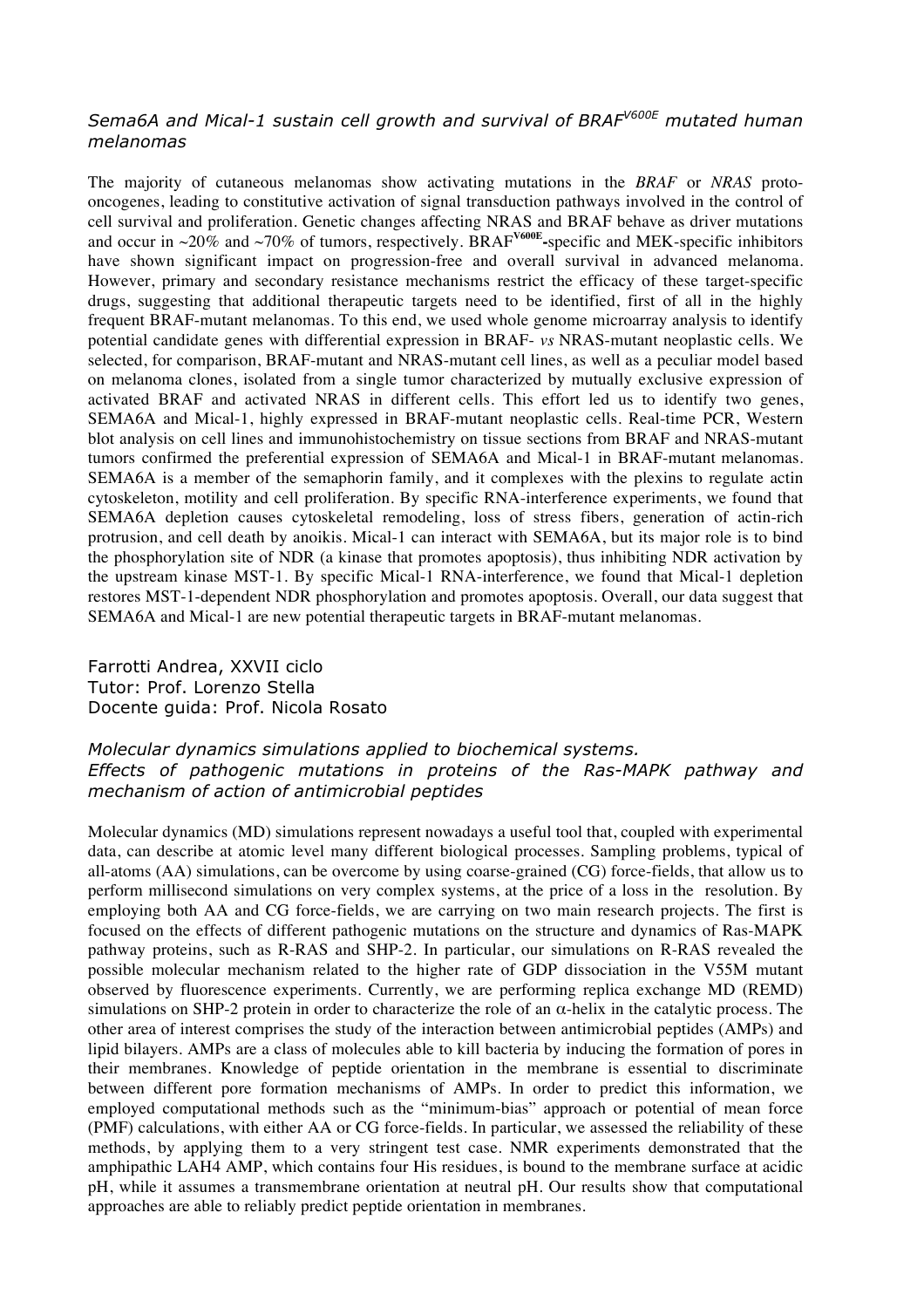Arianna Giacobbe, XXVII ciclo Tutor: Dr. Angelo Peschiaroli Docente Guida: Prof. Gerry Melino

### *Characterization of Metastasis Suppressor 1, MTSS1, as a novel p63 transcriptional target gene*

Metastasis represents the end product of a multistep cell-biological process in which cancer cells acquire the ability to invade organs anatomically distant from the primary site. Metastasis cascade is modulated by many factors, including metastasis activators and suppressors. Metastasis Suppressor 1 (MTSS1) was originally identified as a metastasis suppressor protein missing in metastatic bladder carcinoma and prostate cancer. MTSS1 is described as an actin polymerization factor and it may be an important player in tumor metastasis. By microarray analysis, we found MTSS1 as a potential target gene of p63, a transcription factor belonging to the p53 family. We found that in normal and in cancer cell lines the ectopic expression of TAp63 isoforms, but not DNp63, induces the expression of MTSS1 both at mRNA and protein levels. By ChIP-seq analysis we found three putative p63 regulatory elements in the MTSS1 locus. We validated two of these regulatory elements by ChIP analysis, luciferase assay and mutagenesis analysis.

In addition, MTSS1 expression is down-regulated in metastatic breast carcinoma cell line after siRNAmediated depletion of p63 or treatment with TGFβ, a pro-invasive and pro-metastatic factor. We also found that MTSS1 and TAp63 transcriptional levels are correlated both in breast and bladder tumor cell lines. These data suggest that TAp63-MTSS1 axis might be important in the regulation of the migration and invasiveness properties of cancer cells.

Ramona Palombo, XXVII ciclo Tutor: Dr. Alessandro Terrinoni Docente guida: Prof. Luciana Avigliano

### *Metabolomic study of human epidermal keratinocytes after luteolin 7-glucoside treatment*

Luteolin is the most common bioflavonoid present in edible plants (fruit and vegetables), and in plants used for traditional medicine. It is often found in many of the same foods that contain apigenin. According recent literature, luteolin is involved in multiple biological effects, like anti-inflammation, anti-allergic, anti-cancer, and also in redox regulating activities, since it can be considered like a scavenger molecule towards free radicals. Some of its effects like the anticancer activity are linked to pro-apoptotic and anti-proliferative (cytostatic) effects. It would be interesting to study luteolin biology in an easy accessible organ like the skin, for this purpose we decided to use an epidermal keratinocytes proliferating/differentiating system. After 24-48h of treatment with 20  $\mu$ M of luteolin (7-glucoside), human keratinocytes shows changes in cell cycle progression, with accumulation in G1 phase. Furthermore the treatment leads to the expression of keratinocyte differentiation markers, while a prolonged exposure to this flavone seems to have effect also in the senescence process. Studies on the metabolic effects of the flavone, demonstrate a strong depressive effect on the cell energy production and a change in the pattern of intracellular lipids produced.

Sebastiano Cefalù, XXVII ciclo Docente guida: Prof.ssa Eleonora Candi

*Investigation into the possible roles of TAp63g isoform in muscle differentiation*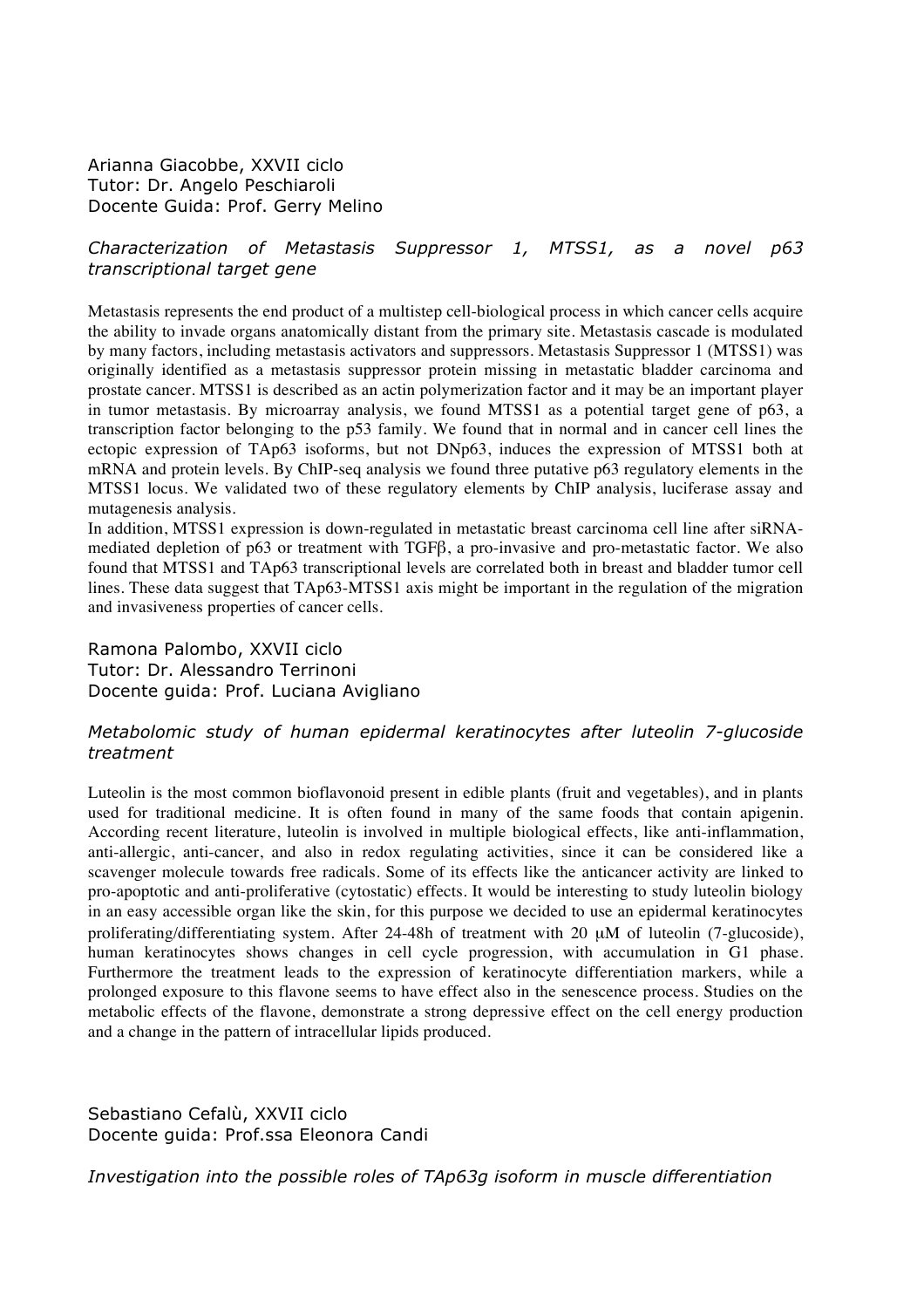p63 is a transcription factor, member of the p53 family. In TP63 gene there are 2 promoters that allow the expression of two principal proteins, including a full length and an amino-deleted isoform, Tap63 and ΔNp63 respectively. Moreover, alternative splicing at the 3'-end produce addition proteins for both the isoforms (alpha, beta and gamma isoforms). Which isoform is responsible for each specific phenotype as stemness, differentiation, cycle arrest, mobility and invasion and senescence still remains unclear. In our work, we have characterized both wild type and TAp63KO mice for tissue-specific expression of all p63 isoforms, by semiquantitative PCR. The most interesting data is the high expression of the isoform  $TAp63\gamma$  in the skeletal muscle suggesting an its hypothetical role in this specific tussue. In vitro studies, using C2C7 myoblast cell line, which faithfully mimics skeletal muscle differentiation, indicate a clear increase for TAp63γ during the skeletal muscle differentiation evaluated by quantitative RT-PCR, western blot and immunofluorescence assay. Our goal is to identify TAp63 muscle-specific target genes in order to understand its functional role both in vitro and in vivo.

# Sara Vieira, XXVII ciclo Docente guida: Prof. Alessandro Desideri

# *Interaction of human DNA topoisomerase IB wild type with Berberine chloride compound and its derivatives*

DNA topoisomerases play a crucial role in cellular processes affecting the topology and organization of DNA such as replication, transcription, recombination and repair. It solves problems related with supercoiled DNA by formation of a transient covalent enzyme-DNA intermediate. DNA topoisomerases are classified into type I and type II and first type is the only target of camptothecin (CPT), a natural plant alkaloid. Topoisomerases IB are anticancer and antimicrobial targets whose inhibition by several natural and synthetic compounds has been documented over the last three decades. Human DNA Topoisomerase IB (hTopIB) is constituted by four domains: N-terminal, core, linker and C-terminal domain. Berberine chloride derivatives are new compound that showed inhibition of hTopIB activity. During my second year, I am analyzing the mechanism of these compounds on relaxation activity and on each step of the catalytic cycle of hTopIB. The preliminary results demonstrated that those compounds inhibit the relaxation of supercoiled DNA and pre-incubation of hTopIB with the compounds before adding DNA substrate increases the inhibitor effect, for all the derivatives. Cleavage and religation reactions will be assayed separately in order to determine which step of enzyme catalytic activity is disturbed in presence of them.

Sara Adanti, XXVII ciclo Tutor: Dott.ssa Maria Lucibello – CNR, Istituto di Farmacologia Traslazionale Docente guida: Prof.ssa Alessandra Gambacurta

# *Molecular Mechanisms of Carcinogenesis: identification of new targets for diagnosis and therapy*

Several mechanisms of stress adaptation in cancer cells provide both a growth/survival advantage and a drug-resistant phenotype. Recently, we have indentified the Translationally Controlled Tumor Protein (TCTP) as a stress-induced survival factor in cancer cells. We have investigated how high levels of TCTP can mediate cell survival pathways, while its reduction increases sensitivity to cell-death induced by oxidative and metabolic stress. Our findings show that the aberrant production of TCTP by cancer cells is a crucial event leading to the selection of a stress phenotype by conferring a growth/survival advantage. Indeed, our new data show that the pharmacological inhibition of TCTP by Dihydroartemisinin reduces the intracellular TCTP levels and cell growth of human breast cancer cell lines and improves conventional chemotherapy treatments.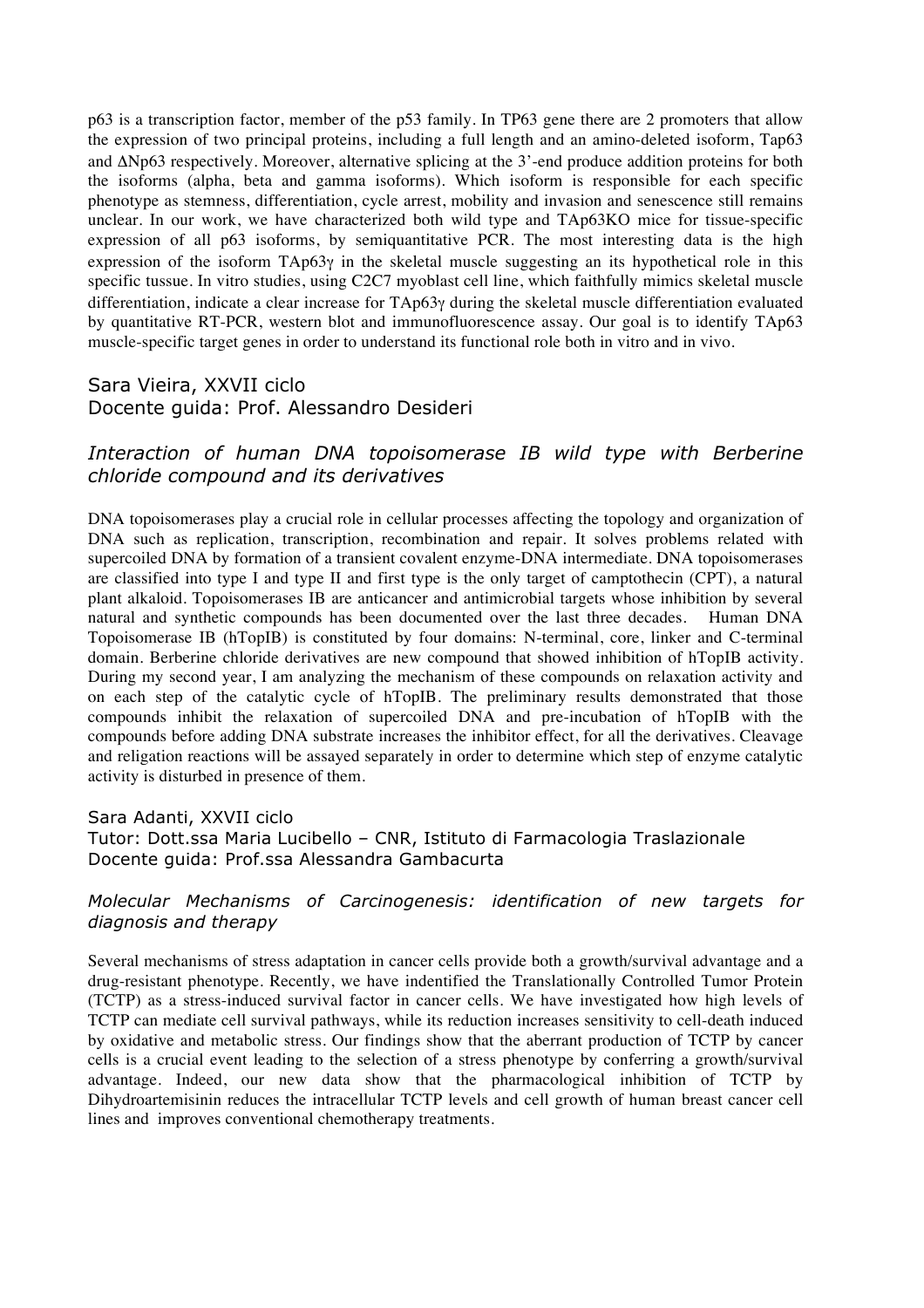### *Relazioni attività di ricerca -* **I anno XXVIII ciclo:**

Marco Pieraccioli, XXVIII ciclo Tutor: Dr. Giuseppe Raschellà Docente Guida: Prof. Gerry Melino

#### *Mechanism(s) of control and functional role of ZNF281 in DNA damage response*

ZNF281 is a zinc finger type transcription repressor that plays a role in the regulation of embryonic stem cells (ESCs) differentiation and acts by mediating autorepression of NANOG in ESCs. Previous data demonstrated that ZNF281 is not required for establishement and maintenance of ESCs pluripotency. As a transcriptional regulator, ZNF281 represses the transcription of a number of genes including GAST, ODC1 and VIM by binding the G-rich boxes in the enhancer region of these genes. By using p53 and p73 inducible SaOS2 cells, I demonstrated that both p53 and p73 were able to induce the expression of ZNF281. Accordingly, after DNA damage induction by several chemical agents (doxorubicin, etoposide, camptothecin), ZNF281 expression increased in wt p53 but not in null p53 cells. In keeping with a p53-dependent control, when p53 was silenced by siRNA, the increase of ZNF281 after DNA damage was abolished in wt p53 cells. To understand whether transcription activation was at least in part responsible for the p53-dependent induction of ZNF281, *in silico* analysis of proximal region of the human ZNF281 promoter showed two potential p53 binding sites. I cloned the proximal region of the ZNF281 promoter into a reporter vector to carry out functional assays. Furthermore, to investigate the role of ZNF281 in the DNA damage response pathway I used a  $RT^2$ profiler PCR Array which allows to measure the expression of 84 DNA damage related genes. I silenced ZNF281 in U2OS cells and after 24 hours I induced DNA damage by etoposide treatment. After additional 24 hours I carry out the array experiment. Several genes implicated in the DNA damage response were found down-regulated in ZNF281 silenced cells after DNA damage. The majority of these down-regulations were confirmed in 2 independent experiments by qPCR analysis. These preliminary results suggest that ZNF281 participates to the DNA damage response by modulating the expression of relevant genes in the pathway.

# Carla Regina, XXVIII ciclo Docente Guida: Prof.ssa Eleonora Candi, prof. Sergio Bernardini

#### *Dissecting the role of p63 in breast cancer: looking for (TA)p63α's interactors*

p63 is the most ancient member of p53 family of gene, in which is included, besides p53, also p73. p63, like the other two members, uses an alternative promoter at the 5' end of the gene to allow the expression of two different N-terminal isoforms, one containing the N-terminal transactivation domain (TA isoform) and an N-terminal truncated isoform (ΔN isoform) that lacks this domain. Moreover, the C-terminal sequence undergoes alternative splicing that gives rise to a wide range of TA and  $\Delta N$ isoforms with different C-terminal organization (alpha, beta and gamma isoforms). p63 containing the transactivation domain (TAp63) and amino-deleted p63 isoforms (DNp63) exert distinct (often opposite) functions on stemness, cycle arrest, mobility and invasion (epithelial-mesenchimal transition, EMT) and senescence. It is known that Tap63 induces cell death and cell cycle arrest with tumor suppressor features, while DNp63 exerts oncogenic properties and is generally overexpressed in cancer. The aim of our work is to dissect (TA)p63's contribution to breast carcinogenesis by looking for its possible interactors in this cellular system. As a consequence of this, we first perfomed an expression screening of p63 isoforms in several breast cancer cell lines. Besides, data obtained from a yeast two hybrid assay (made by the Hybrigenics bio-pharmaceutical company and performed towards the Cterminal of the protein: aa 444-680), show several possible interactors of the protein, in particular of alfa-isoforms. Through immunoprecipitation assay, made in HEK293T cells, we found ZNF451 (multizinc finger protein) as a both TA and DNp63a's interactor. Our goal is now trying to understand p63 interaction domain and the importance of this interaction in breast cancer.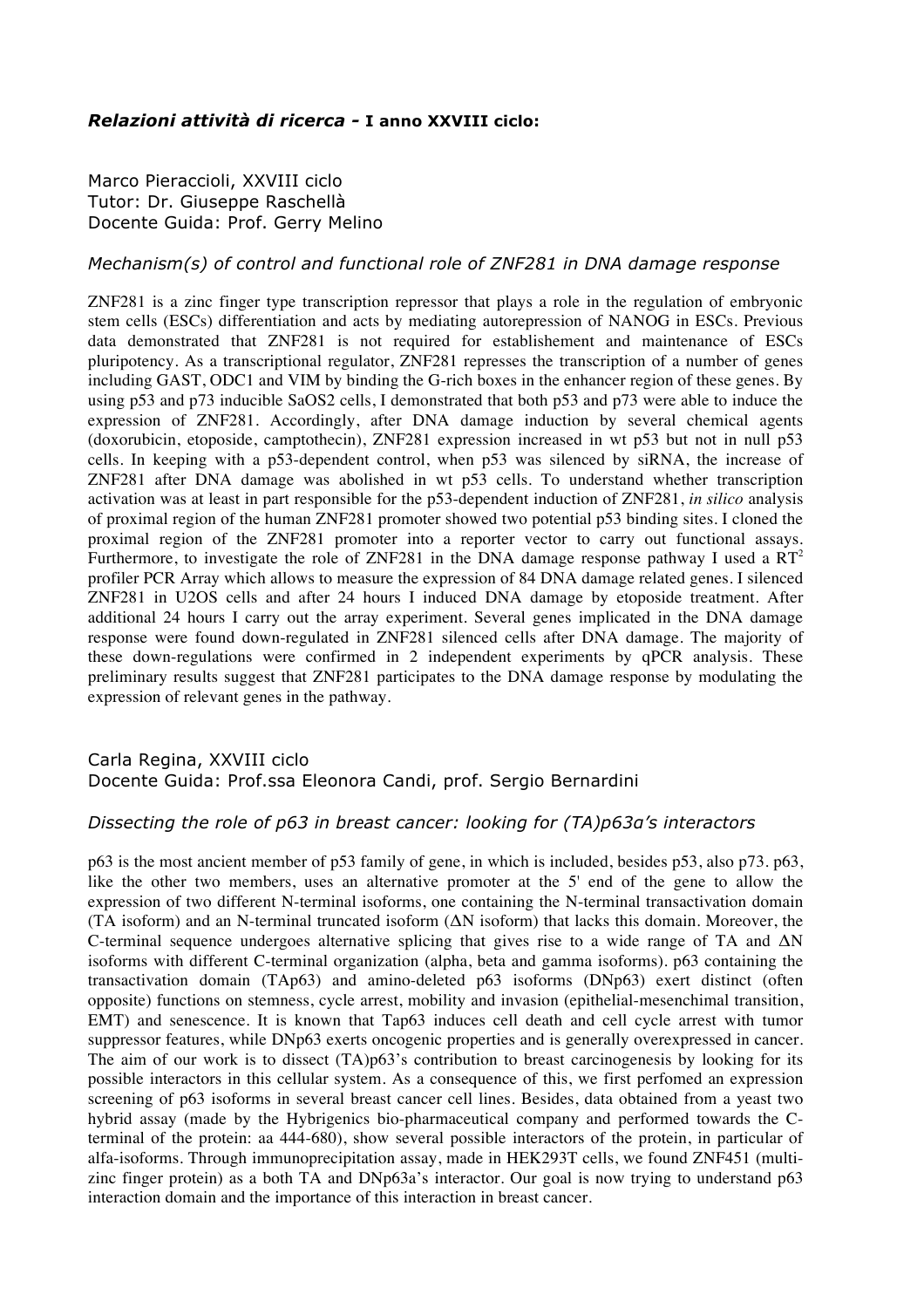# Gianluca Noce, XXVIII ciclo Docente guida: Prof. Sergio Bernardini

# Dosaggio degli acidi grassi poliinsaturi plasmatici e di membrana eritrocitaria nei pazienti emodializzati e nella popolazione generale

Numerosi studi epidemiologici hanno dimostrato che la mortalità e la morbidità cardiovascolare in pazienti emodializzati è aumentata rispetto alla popolazione generale. E' ormai accertato che gli acidi grassi polinsaturi (PUFA) riducono il rischio di malattia cardiovascolare (CVD) nella popolazione generale in virtù della loro importante funzione antiaritmica e di regolazione dei livelli dei lipidi ematici.

Lo scopo del nostro lavoro è stato quello di determinare la composizione dei PUFA plasmatici totali e di membrana in un gruppo di pazienti caucasici in emodialisi (HD) e in un gruppo di soggetti sani (soggetti di controllo). Inoltre è stata valutata la relazione tra gli acidi grassi omega-6 ed omega-3, acido arachidonico (ARA)\acido eicosapentanoico (EPA) e acido arachidonico (ARA)\acido docosaesanoico (DHA), e le possibili differenze in concentrazione nei PUFA tra i due gruppi studiati I PUFA plasmatici totali e di membrana eritocitaria sono stati analizzati mediante gas-cromatografia

accoppiata ad uno spettrometro di massa dopo estrazione rispettivamente da plasma e sangue intero. Nel nostro lavoro è stata osservata una diversa composizione dei PUFA totali e di membrana tra la popolazione generale e i soggetti emodializzati. Monitorando le concentrazioni dei PUFA di membrana dei globuli rossi è possibile predire il rischio cardiovascolare nei pazienti emodializzati. Pertanto una dietoterapia mirata, finalizzata ad aumentare i livelli di PUFA omega-3 e ad ottimizzare il rapporto tra omega-6 e omega-3, potrebbe esercitare un'azione protettiva cardiovascolare.

#### Arianna Ceccarelli, XXVIII ciclo Docente Guida: Prof. Nicola Rosato

# "*Study of the dynamic structure and of the function of multimeric and monomeric proteins using fluorescence spectroscopy*"

The TNF receptor-associated factor 2 (TRAF2) is a member of the Tumor Necrosis Factor (TNF) receptor associated factor (TRAF) protein family which associate with, and mediate the signal transduction from members of the TNF receptor superfamily.

We have determined the secondary structure content of this protein using Circular Dicroism and our results parallel the crystallographic data, confirming that even in solution TRAF2 contains a high percentage of β-sheet and a smaller contribution of A helices. The tertiary structure was analyzed monitoring the intrinsic fluorescence of the tryptophan residues with both steady-state and time-resolved fluorescence. Both tryptophylic result to be fully buried with lifetime of 0.55 ns and 5.9 ns.

We also characterized the behavior of the protein under denaturating condition such as high pressure, chemical denaturing agents (guanidine) and temperature, performing CD spectra and steady-state fluorescence spectra. The experiments were carried on at different concentrations of the protein to study aggregation equilibrium. TRAF2 resulted to be quite stable. However, the steady-state fluorescence spectra obtained at increasing temperature suggest that the protein molecules are prone to associate at high temperature. Light scattering experiments confirmed such findings. We also studied the formation of a complex comprising TRAF2 and glutathione S-transferase pi 1 (GSTP1). In particular we monitored the interaction of dansylated TRAF2 with increasing amounts of GSTP1 in the presence and in the absence of 1mM GSH. The result yielded a binding curve which was fitted to a mathematical model, obtaining a dissociation constant of  $0.3\pm 0.02 \mu$ m and  $4.5 \mu$ m in the presence and in the absence of GSH, respectively. Such results demonstrated that the presence of GSH reduce the affinity of GSTP1 for TRAF2.

Anna Giulia Sanarico, XXVIII ciclo Docente guida: Dott.ssa Francesca Bernassola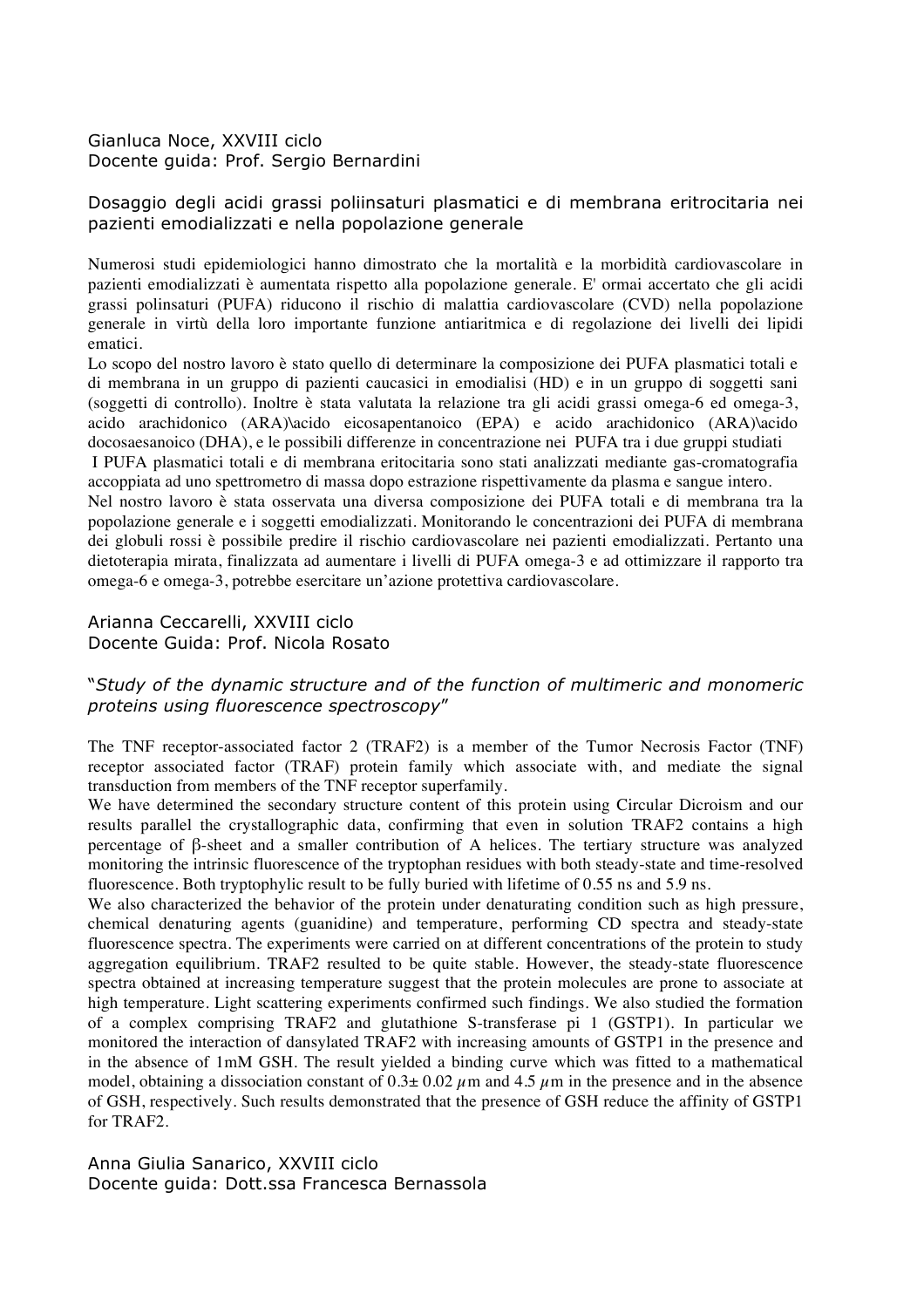# *Unveiling the oncogenic role of the E3 ubiquitin ligase WWP1 in the pathogenesis of Acute Myeloid Leukaemia*

Acute Myeloid Leukaemia is a genetically heterogeneous aggressive disorder resulting from accumulation of multiple karyotipic, genetic or epigenetic changes that lead to impaired differentiation and increase self-renewal ability of hematopoietic progenitors. The whole spectrum of abnormalities underlying AML pathogenesis has not been fully elucidated. The aim of the project is to find a possible involvement of the E3 ubiquitin ligase, WWP1, in the pathogenic progress of the leukaemia, since it is a potential oncogene found deregulated in solid human cancers and its overexpression has been associated with increased solid cancer cell proliferation and survival. In our experiments we found increased levels of WWP1 mRNA in leukemic samples from patients as compared to healthy donor controls. Also the analysis of the expression levels of WWP1 in AML and APL cell lines showed elevated WWP1 protein levels as compared to the control cells. Experiments of knockdown on cell lines supported the hypothesis that WWP1 is involved in deregulation of cell cycle, apoptosis and differentiation of AML cells. Instead, overexpression of WWP1 in hematopoietic stem progenitors cells did not affect their selfrenewal and differentiation capabilities. In conclusion, our data demonstrate that WWP1 is aberrantly expressed in leukaemia cells and indicate that increased levels of WWP1 may contribute to survival and proliferation of AML blasts.

#### Daniela Gnani, XXVIII ciclo

Tutor: Dott.ssa Anna Alisi – Ospedale Pediatrico Bambino Gesù di Roma Docente guida: Prof.ssa Isabella Savini

# *In vitro NAFLD lead to hepatic stellate cells activation and epithelial-tomesenchymal transition*

NAFLD is a multifactorial condition, ranging from simple steatosis to non-alcoholic steatohepatitis (NASH) with or without liver fibrosis. Coordinated action of several factors, including oxidative stress, inflammation, and increased gut bacterial endotoxin, can play a role in the progression from simple steatosis to NASH. In the initial phase of fibrosis, hepatocytes play an important role in the production of pro-fibrogenic factors, triggering the trans-differentiation of hepatic stellate cells (HSCs), which can be identified as epithelial-to-mesenchymal transistion (EMT).

In order to study this complex network of interactions often leading to the development of fibrosis, we studied *in vitro* the direct effect of LPS and the indirect effect of molecules released by fatty and redox imbalanced-hepatocytes (HepG2 cells) on the activation of HSCs (Lx-2 cells).

To this aim, we treated Lx-2 cells with LPS and we found a switch towards a activated inflammatory phenotype rather than EMT. Then, using a NAFLD *in vitro* model of HepG2 cells with high levels of FFA and  $H_2O_2$ , we reported that the conditioned medium from stimulated HepG2 was able to drive the activation of Lx-2 cells. Therefore it is conceivable believe that combination of the indirect effects of FFA and  $H_2O_2$  with the direct LPS treatment of Lx-2 may reproduce the EMT events occurring during NAFLD.

The role of the Polycomb Group protein Enhancer of Zeste Homolog 2 (EZH2) that controls epigenetic silencing of specific genes and/or microRNAs in NAFLD is still unknown. Our recent preliminary data, demonstrate that EZH2 expression/activity is down-regulated *in vivo* and *in vitro* NAFLD and that the inhibition of EZH2 inversely correlated with lipid accumulation, expression of pro-inflammatory markers and specific microRNAs. Therefore, we also investigated in our models the potential role of EZH2 in the activation and EMT of HSCs.

# Zhenxing Wang, XXVIII ciclo Docente guida: Prof. Alessandro Desideri

# *Investigation of the human Topoisomerase IB Arg634Ala mutation*

Human topoisomerase 1B, the unique target of the natural anticancer compound camptothecin, catalyzes the unwinding of supercoiled DNA by introducing transient single strand nicks and providing covalent